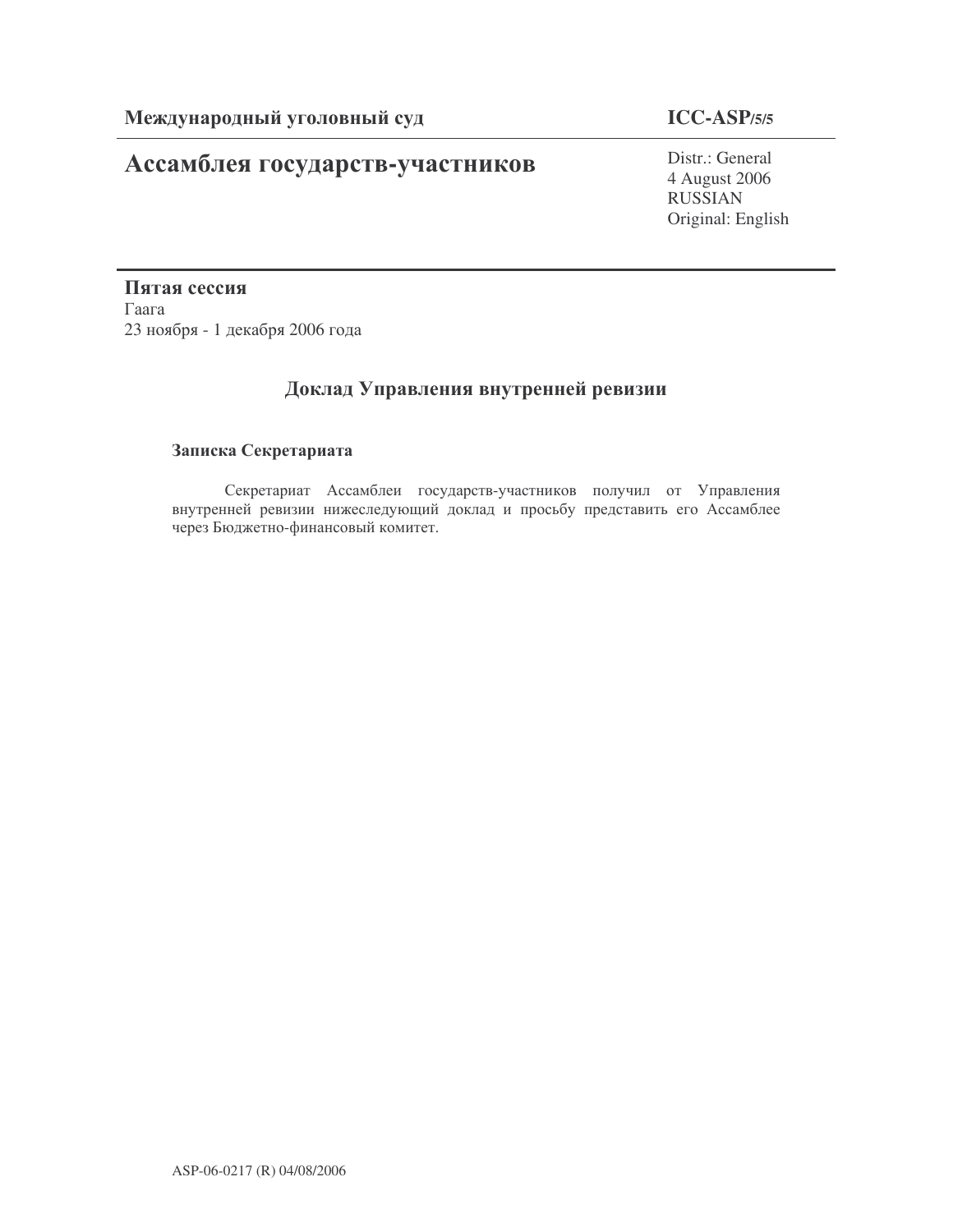Сопроводительное письмо

18 июля 2006 года

В соответствии с решением Ассамблеи, принятом на ее второй сессии в сентябре 2003 года, Управление внутренней ревизии через Бюджетно-финансовый комитет представляет свой годовой доклад Ассамблее.

> (подпись) Джо Мартир Директор Управление внутренней ревизии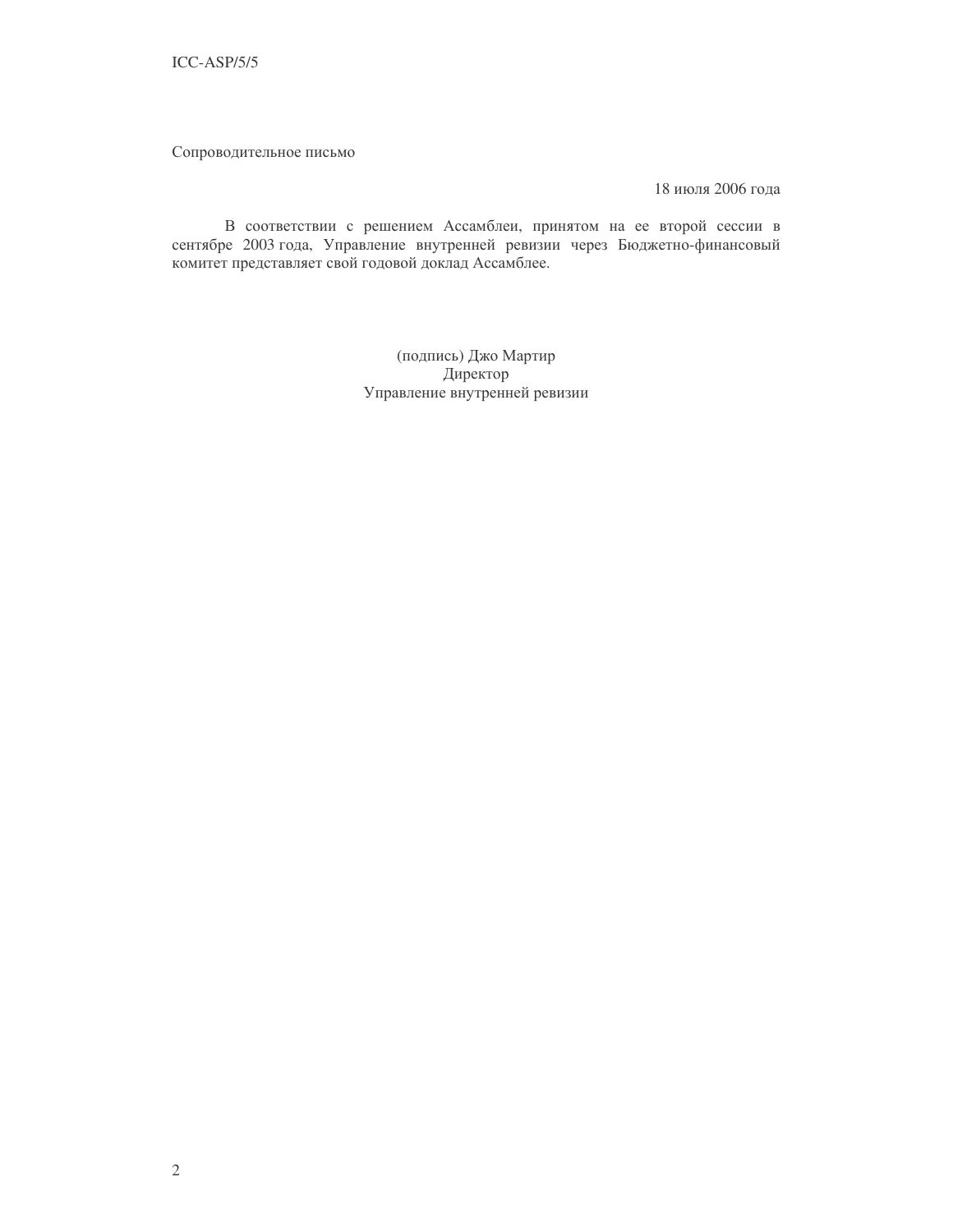## Содержание

| лмапис |                                 |                                                                          | Cmp. | Пункты    |  |
|--------|---------------------------------|--------------------------------------------------------------------------|------|-----------|--|
| Резюме |                                 | 4                                                                        |      |           |  |
| Ι.     | Введение                        |                                                                          | 5    | $1 - 10$  |  |
| П.     |                                 | Штатное расписание/бюджет Управления                                     | 7    | $11 - 12$ |  |
| III.   | Результаты ревизий деятельности |                                                                          |      |           |  |
|        | Α.                              | Наем, отбор и назначение штатных и<br>внештатных сотрудников             | 7    | $13 - 21$ |  |
|        | <b>B.</b>                       | Внедрение системы планирования<br>общеорганизационных ресурсов (ПОР) SAP | 8    | $22 - 30$ |  |
|        | $C_{\cdot}$                     | Приобретение цифровой системы<br>радиосвязи                              | 10   | $31 - 35$ |  |
| IV.    |                                 | Ход осуществления рекомендаций                                           | 11   | $36 - 39$ |  |
| V.     | Прочие вопросы                  |                                                                          |      |           |  |
|        | А.                              | Координация работы с Внешним аудитором                                   | 12   | 40        |  |
|        | Β.                              | Комитет по внутреннему надзору                                           | 12   | 41-43     |  |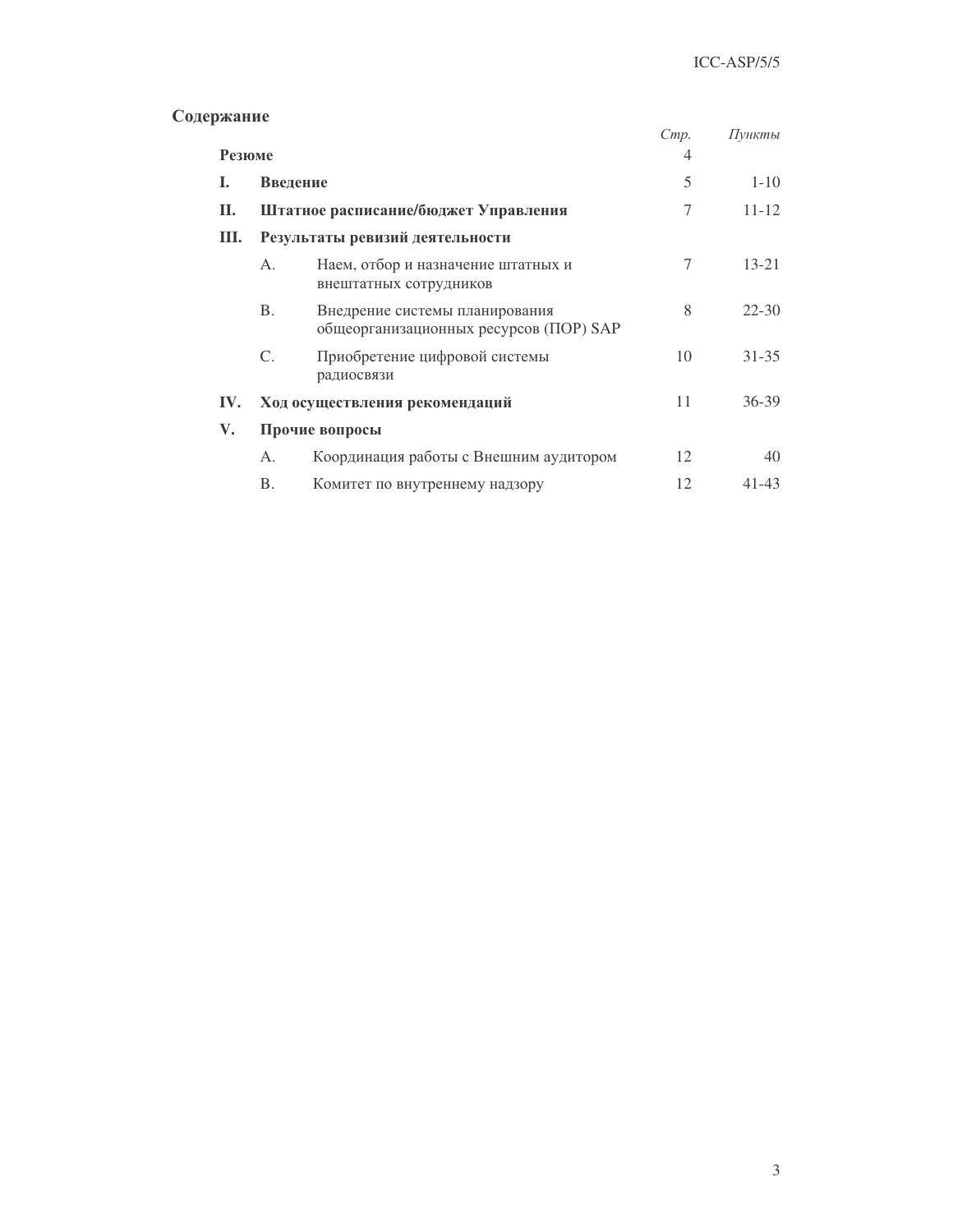### **Резюме**

В прошлом году Управление внутренней ревизии уделяло основное внимание в своей деятельности осуществлению основанного на рисках аудиторского плана Управления. Управление принимало также меры по выполнению растущего числа специальных просьб, поступающих от старших руководящих сотрудников, предоставляя им консультации и оказывая им помощь по широкому кругу административных и финансовых вопросов.

Управление выпустило подробные доклады по итогам ревизии работы в таких областях, как наем, отбор и назначение штатных и внештатных сотрудников, внедрение системы планирования организационных ресурсов SAP (SAP-ПОР) и приобретение цифровой радиокоммуникационной системы. В части III настоящего доклада приводится сводная информация о целях, охвате и выводах ревизий деятельности и мерах, принятых руководством по их результатам. В соответствии с ожиданиями Бюджетно-финансового комитета (БФК) в отношении отчетности УВР представит дополнительную информацию Комитету на его седьмой сессии.

Руководство отреагировало на информацию, содержащуюся в докладах о ревизии деятельности, и сообщило Управлению о том, что рекомендации ревизоров в настоящее время тщательно анализируются и что многие из них уже выполняются. В пунктах 36-39 настоящего доклада содержится краткое описание работы, проведенной Управлением с целью оказания руководству помощи в наблюдении за ходом выполнения аудиторских рекомендаций. Управление полагает, что была создана эффективная система отслеживания и мониторинга аудиторских рекомендаций, которую руководство согласилось применять и далее.

Была также проделана большая работа по планированию ревизии деятельности отделений на местах, однако она была приостановлена с тем, чтобы руководство имело возможность завершить создание отделений на местах, что, как предполагается, произойдет в 2007 году. Управление завершило также ревизию деятельности в области управления активами и в настоящее время готовит доклад по этому вопросу. При содействии сотрудника по информационной безопасности была также проделана большая работа по выполнению просьбы руководства об оценке мер контроля, принятых в рамках Отдела по делам потерпевших и адвокатов с целью обеспечения конфиденциальности информации о потерпевших и свидетелях. Результаты этих ревизий будут представлены в докладе 2007 года.

Работа Управления направлена на оказание содействия руководству в формировании более официальных структур руководства и политики с целью обеспечения на практичной и контролируемой основе финансовой и административной гибкости, включая представление четкой информации о достигнутых результатах.

Управление по-прежнему имело возможность общаться со всеми лицами, включая руководителей органов Суда, а также имело доступ к книгам, записям и другим документам, которые, по мнению Управления, необходимы для выполнения его работы. Вместе с тем, вспомогательная документация не всегда существует, а официальные меры, принимаемые руководством в ответ на доклады, включая рекомендации, могли бы реализовываться более своевременно. Управление совместно с руководством разрабатывает процедуру, цель которой заключается в более своевременной подготовке докладов об аудите.

Управление признательно за помощь и сотрудничество с ним в течение года и готово и впредь предоставлять руководителям органов объективную и своевременную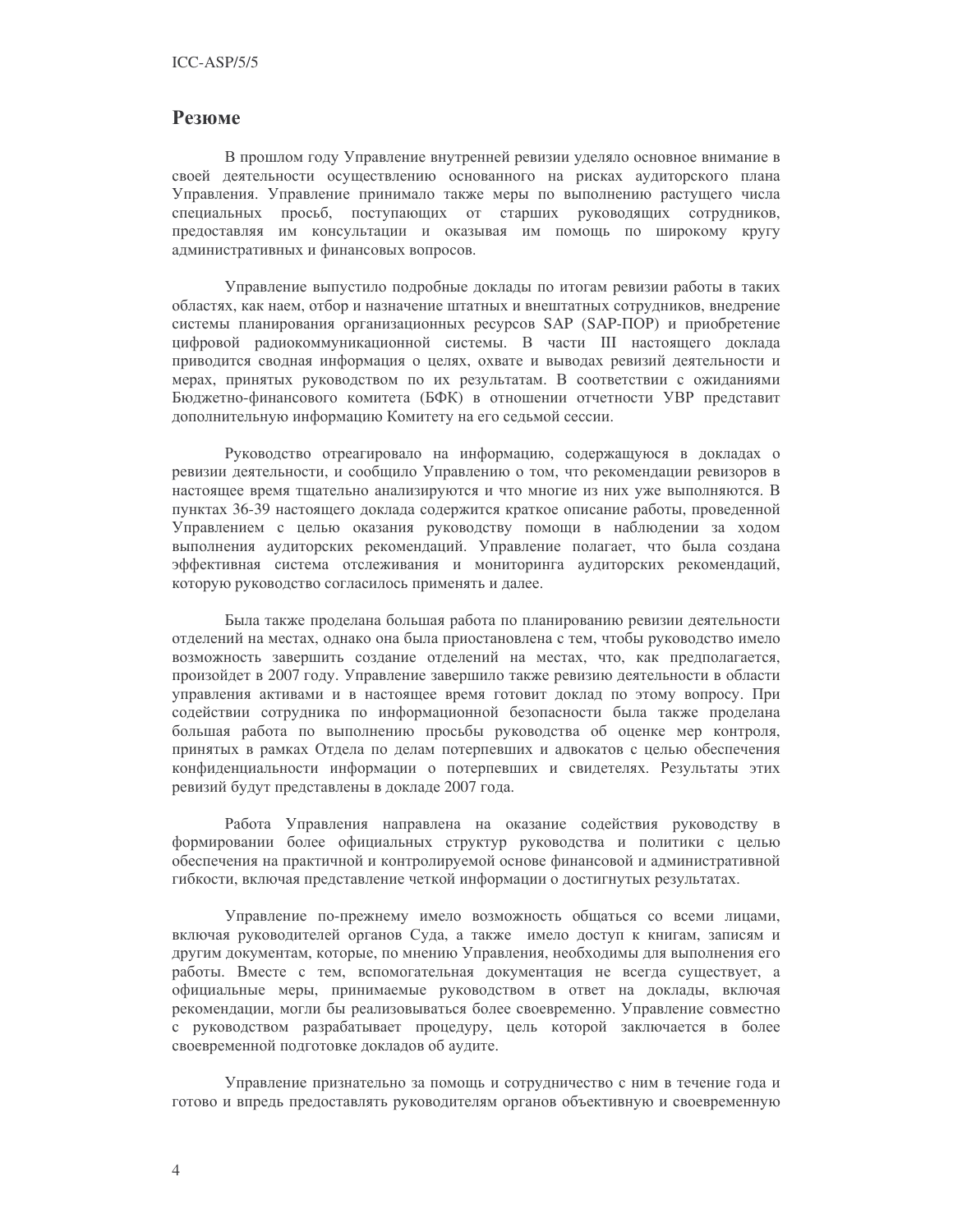информацию, гарантии и консультации в отношении надлежащей структуры и эффективности мер внутреннего контроля и систем и практики управления Суда. Управление верит в то, что его работа помогает также БФК и Ассамблее в выполнении ими своих надзорных функций.

#### L Введение

 $1<sub>1</sub>$ Настоящий второй доклад Управления внутренней ревизии («Управление») Международного уголовного суда («Суд») представляется Ассамблее государствучастников («Ассамблея») в соответствии с решением Ассамблеи, принятом на ее второй сессии в сентябре 2003 года, в котором она утвердила рекомендацию Бюджетно-финансового комитета («БФК») относительно того, что «внутренний ревизор должен иметь возможность независимо принимать решения в отношении своей годовой программы работы, в том числе по любым вопросам, поставленным Комитетом, и должен представлять Ассамблее через Комитет ежегодный доклад о деятельности Управления»<sup>1</sup>.

2. Управление действует в соответствии с положениями Римского статута, Финансовыми положениями и правилами, а также соответствующими резолюциями Ассамблеи. Работа Управления проводится в соответствии с широко принятыми общими стандартами ревизии.

3. Основное внимание в своей деятельности в прошлом году Управление уделяло выполнению основанного на рисках аудиторского плана, который был одобрен Комитетом внутреннего надзора Суда в составе трех руководителей органов Суда. Этот план был также представлен БФК на его пятой сессии. Управление выполняло также растущее число просьб, поступающих от старших руководящих сотрудников, предоставляя им консультации и помощь по широкому кругу административных и финансовых вопросов. Например, Управление оказывало помощь Секции охраны и безопасности в проведении анализа и представлении отчетов о расходах и преимуществах, связанных с использованием на внешнеподрядной основе определенного персонала служб безопасности (см. документ ICC-ASP/5/CBF.1/3).

В соответствии с Уставом внутренней ревизии<sup>2</sup> Управление представляло  $4.$ Комитету по надзору подробные доклады о ревизии деятельности в таких областях, как наем, отбор и назначение штатных и внештатных сотрудников и внедрение системы планирования организационных ресурсов SAP (SAP-ПОР). Комитету был также представлен основанный на ревизии управления активами отдельный доклад, посвященный приобретению цифровой радиокоммуникационной системы. В соответствии с ожиданиями Управления в отношении отчетности Комитета - вопрос, который обсуждался с БФК на его шестой сессии - в части III настоящего доклада содержится краткая информация о целях, охвате и выводах вышеупомянутых ревизий деятельности и реакции руководства. БФК на его седьмой сессии будет представлен неофициальный доклад, содержащий дополнительную информацию о соображениях, выводах и рекомендациях, сформулированных по итогам ревизионных проверок.

5. Была проделана большая работа по планированию аудита деятельности отделений на местах, однако она была приостановлена по предложению руководителей органов Суда. Руководство выявило ряд нерешенных вопросов, влияющих на

 $^{-1}$ Официальные отчеты Ассамблеи государств-участников Римского статута Международного уголовного суда, вторая сессия, Нью-Йорк, 8-12 сентября 2003 года (издание Организации Объединенных Наций, в продаже под № R.03.V.13) часть II, А.1, пункт 1 и часть II, А.6, пункт 29. <sup>2</sup> ICC-ASP/4/4, приложение I.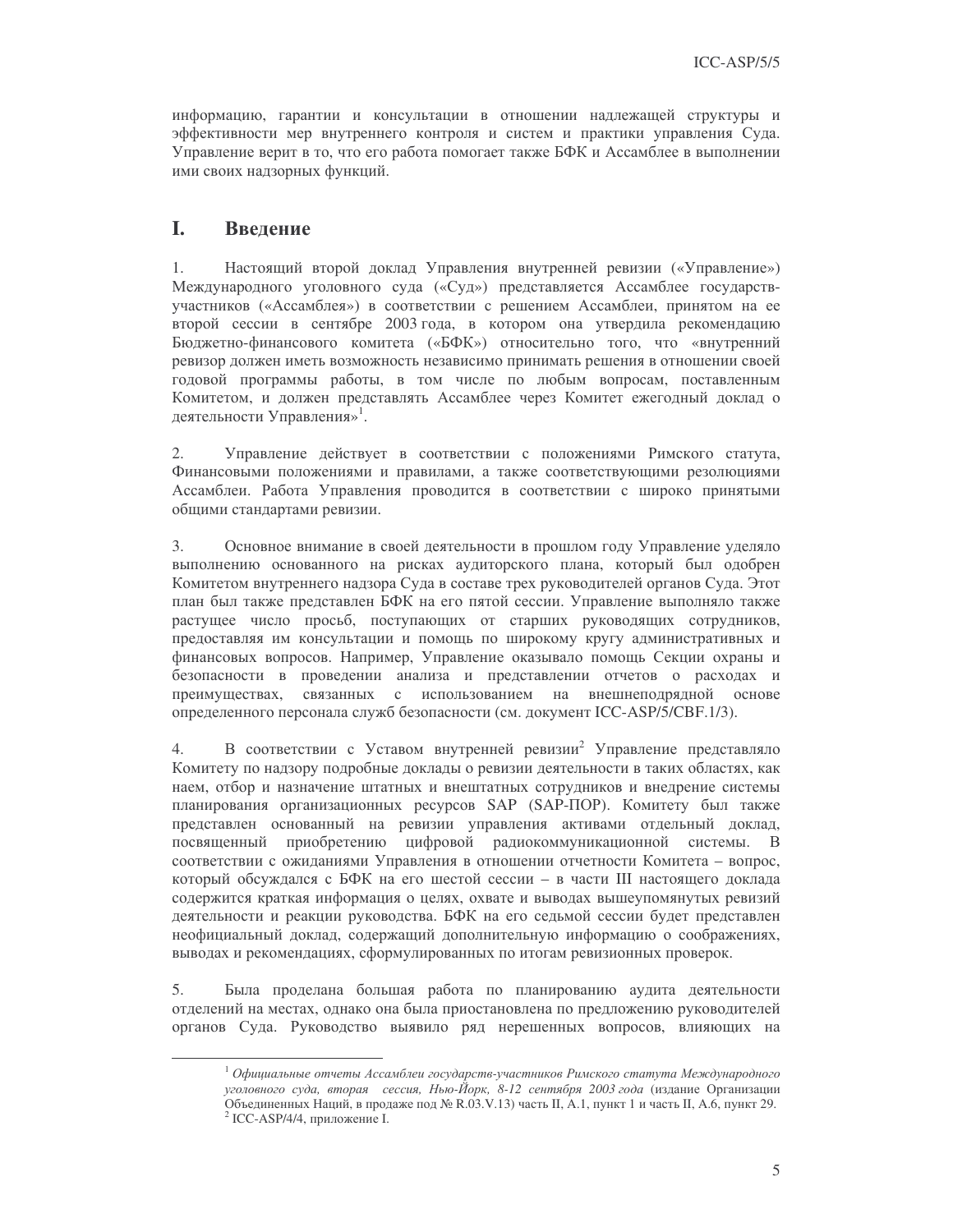завершение работы по созданию отделений на местах. Предполагается, что они будут решены к 2007 году. Работа по планированию ревизий в значительной степени учитывает оценку руководством достигнутых к настоящему времени результатов, а также работу, которую еще предстоит проделать. В целях содействия этому процессу руководителям органов резюме дополнительных Управление представило соображений, которые были сформулированы в процессе планирования ревизий и которые не нашли достаточного отражения в списке, составленном руководством. Руководство проинформировало Управление о том, что эти соображения будут учтены при разработке стратегических и оперативных планов Суда, касающихся его дальнейшего и планируемого присутствия на местах.

6. В пунктах 36-39 настоящего доклада содержится краткая информация о работе, проделанной Управлением с целью оказания руководству помощи в наблюдении за ходом осуществления рекомендаций, сформулированных по итогам ревизий. Управление полагает, что была создана эффективная система отслеживания и мониторинга аудиторских рекомендаций, которую руководство согласилось применять и далее.

7. К моменту представления отчета Управление завершило также ревизию деятельности в области управления активами и в настоящее время готовит доклад по этому вопросу. При содействии сотрудника по информационной безопасности была также проделана большая работа по выполнению просьбы руководства об оценке мер контроля, принятых в рамках Отдела по делам потерпевших и адвокатов с целью обеспечения конфиденциальности информации о потерпевших и свидетелях. Результаты этих ревизий будут представлены в докладе 2007 года.

8. Управление поддерживает позицию руководства, согласно которой на данном этапе развития Суда для осуществления его утвержденной программы работы необходима финансовая и административная гибкость. Работа Управления направлена на оказание руководству помощи в формировании более официальных структур управления и политики с целью обеспечения на практичной и контролируемой основе финансовой и административной гибкости, включая представление четкой информации о достигнутых результатах.

9. Управление по-прежнему имело возможность общаться со всеми лицами, включая руководителей органов Суда, а также имело доступ к книгам, записям и другим документам, которые, по мнению Управления, необходимы для выполнения его работы. Вместе с тем, вспомогательная документация не всегда существует, а официальные меры, принимаемые руководством в ответ на доклады, включая рекомендации, могли бы реализовываться более своевременно. Управление совместно с руководством разрабатывает процедуру, цель которой заключается в обеспечении более своевременной подготовки докладов о ревизии.

 $10.$ Управление признательно за помощь и сотрудничество с ним в течение года и готово и впредь предоставлять руководителям органов Суда объективную и своевременную информацию, гарантии и консультации в отношении надлежащей структуры и эффективности мер внутреннего контроля и систем и практики управления Судом. Управление верит в то, что его работа помогает также БФК и Ассамблее в выполнении ими своих надзорных функций.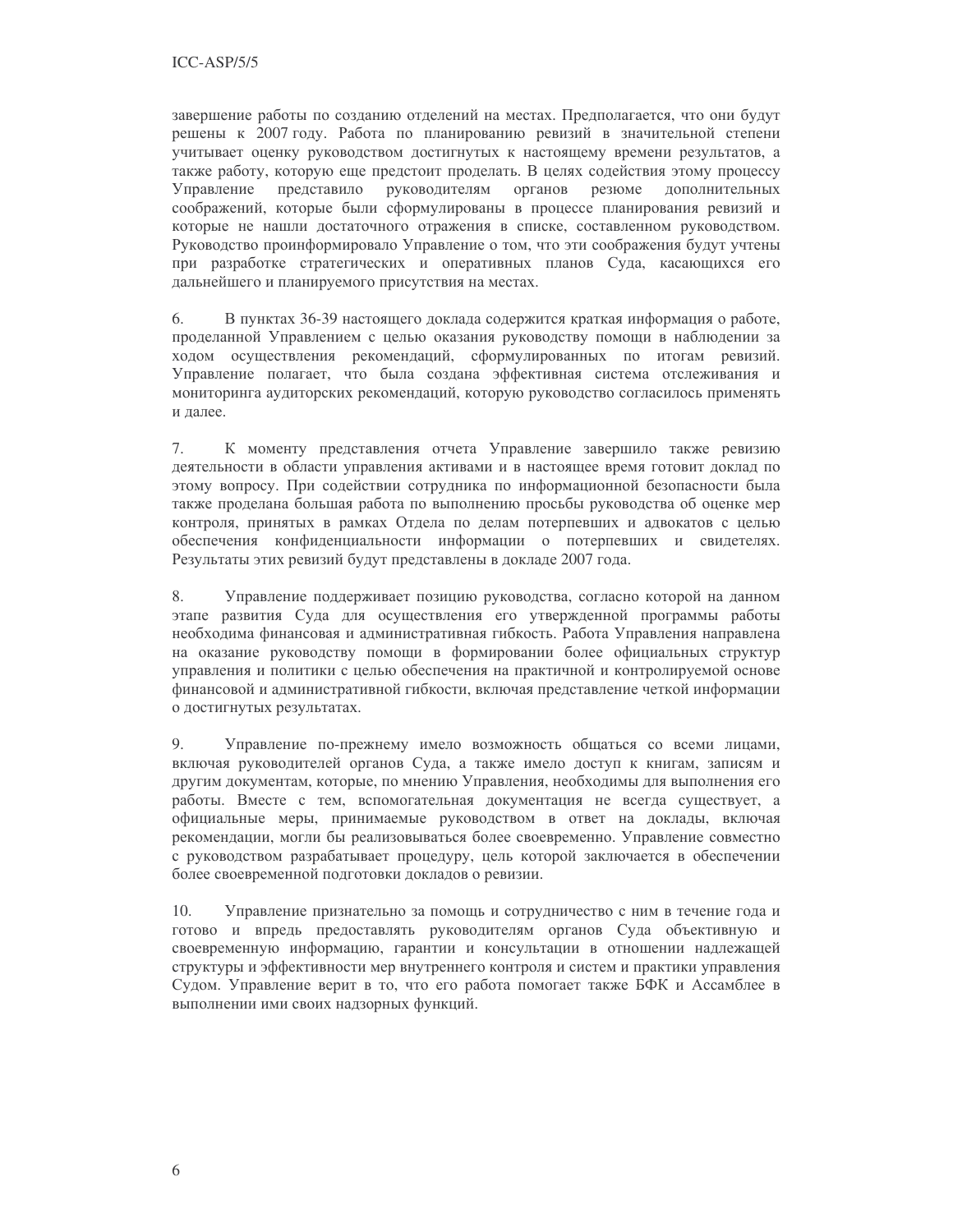#### II. Штатное расписание/бюджет Управления

11. Управление представляет собой относительно небольшое организационное подразделение, в состав которого входит директор, один штатный сотрудник категории специалистов и один сотрудник категории общего обслуживания. Утвержденный бюджет Управления на 2006 год в размере 341 000 евро составляет менее половины процента от общего бюджета Суда на 2006 год в размере 82 417 200 евро. Практический принцип, используемый многими организациями, работающими на основе общественного финансирования, заключается в том, что бюджет на проведение ревизий должен составлять около 0,5-1,0 процента от запланированных общих годовых расходов.

 $12.$ На 2007 год Управление испрашивает одну новую должность старшего ревизора. Эта дополнительная должность позволит Управлению продолжать обеспечивать достаточный и уровень проведения надлежащий ревизий, соответствующий темпам роста Суда и сложности стоящих перед ним задач. Он позволит также Управлению продолжать выполнение растущего числа сложных заявок, поступающих от руководства. Общий предлагаемый бюджет Управления на 2007 год остается в нижней части вышеупомянутого диапазона и является намного меньшим по сравнению с соответствующими бюджетными расходами других организаций.

#### Ш. Результаты ревизий деятельности

#### A. Наем, отбор и назначение штатных и внештатных сотрудников

### Ввеление

 $13.$ В рамках такой новой и не имеющей аналогов организации как Международный уголовный суд процессы разработки и внедрения системы, обеспечивающей эффективный найм, отбор и назначение штатного и внештатного персонала, является чрезвычайно сложной управленческой задачей; вместе с тем, эта система имеет кардинальное значение для достижения целей Организации.

Главная залача заключается в обеспечении лостаточной гибкости с целью 14. затратоэффективного удовлетворения потребностей Суда при соблюдении важнейших принципов управления людскими ресурсами, одобренных Ассамблеей государствучастников. В соответствии с этими принципами штатные сотрудники Суда должны иметь высокую квалификацию; их отбор обычно должен производиться на конкурсной основе с должным учетом необходимости обеспечения представленности основных правовых систем мира, принципа справедливого географического представительства и справедливой представленности мужчин и женщин; вознаграждение персонала должно соответствовать принципам общей системы Организации Объединенных Наций.

### Цель ревизии и сфера охвата

 $15.$ Ревизия была направлена на изучение ключевых практических подходов и систем Суда в области найма, отбора и назначения штатного и внештатного персонала со дня создания Суда до декабря 2004 года. Цели ревизии заключались в оценке того, насколько вышеупомянутые процессы:

 $\blacktriangleright$ позволяют Суду нанимать сотрудников, отвечающих наивысшим критериям эффективности, компетентности и добросовестности;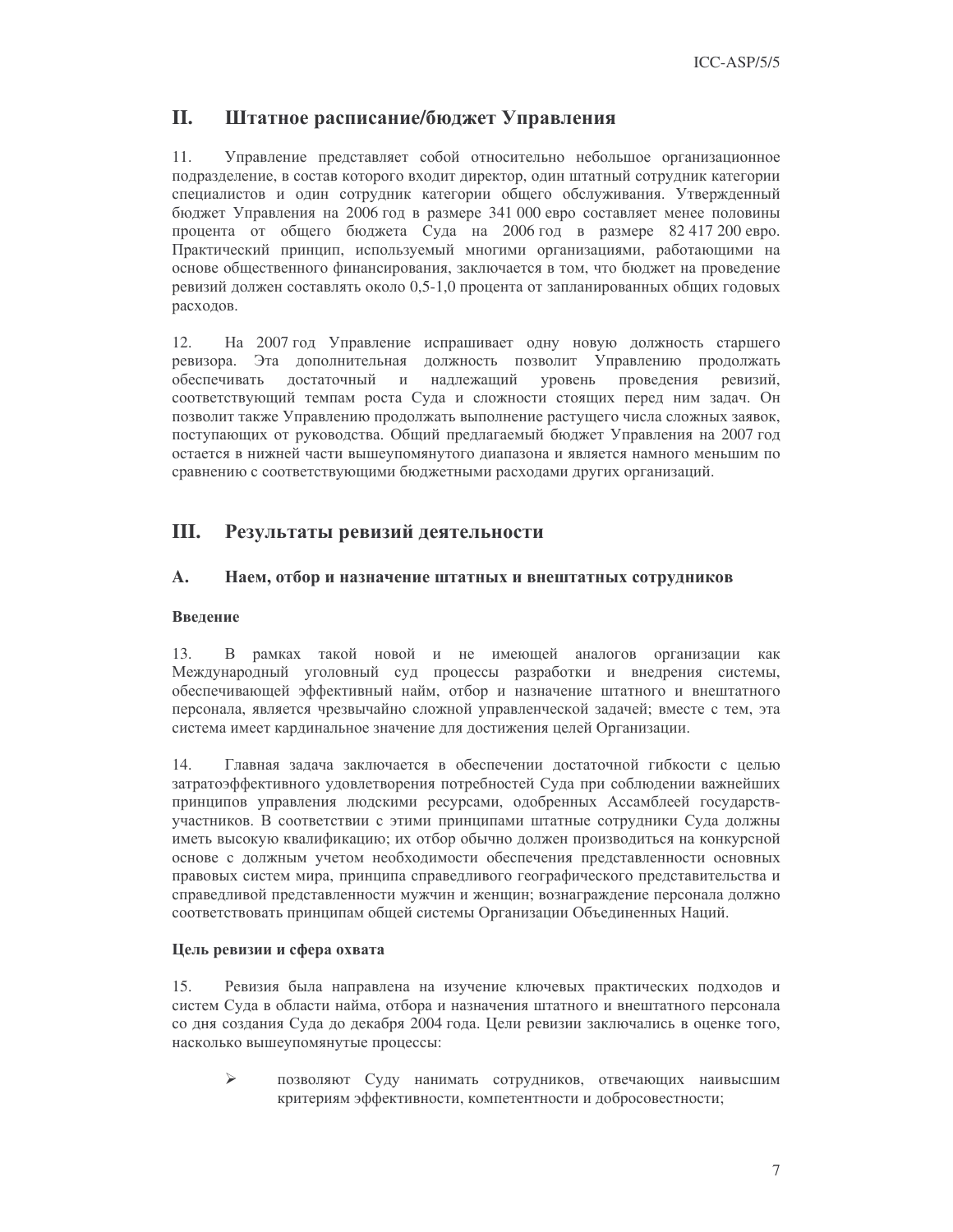- $\blacktriangleright$ надлежащим образом учитывают такие факторы, как экономичность, эффективность и оперативность; и
- $\blacktriangleright$ согласуются со Статутом и Положениями о персонале Суда.

16. Еще одна цель заключалась в определении оптимальных видов практики и относительно областей. требуется вынесении рекомендаций  $\, {\bf B}$ которых усовершенствовать работу.

17. Ввиду того, что Секция людских ресурсов (СЛР) вела учет всех полученных прикладных программ только в течение одного года и существует ограниченный объем документации, которую можно было бы использовать при отборе кандидатов для прохождения собеседования из списка подходящих кандидатов, ревизия не могла предоставить гарантий точности и справедливости начальных процессов отбора.

### Вывол

18. В целом, по итогам ревизии был сделан вывод, что системы и практические методы, применявшиеся на начальной стадии создания Суда, обеспечивали низкий уровень гарантий того, что вышеупомянутые цели будут достигнуты. Ко времени завершения проверки эти системы и практические подходы были усовершенствованы для обеспечения низкого - среднего уровня гарантий, и в настоящее время планируются дополнительные инициативы по внесению усовершенствований в работу.

19. В результате ревизии был выявлен ряд оптимальных видов практики и возможностей усовершенствования работы в различных областях планирования, распределения ролей и обязанностей, реализации принципов географического представительства, гендерного баланса и представленности основных правовых систем мира, а также представления отчетов о достигнутых результатах.

### Реакция руководства

20. В своем ответе представители руководства заявили, что они признательны за работу, проделанную при подготовке доклада, который стал хорошей основой для улучшения будущей деятельности. Доклад стал полезным вкладом в работу в таких областях, как найм, отбор и назначение штатных и внештатных сотрудников, и будет способствовать развитию и совершенствованию работы Суда в этих ключевых сферах.

21. Представители руководства также заявили, что рекомендации будут тщательно проанализированы, а некоторые из них уже выполнены.

#### **B.** Внедрение системы планирования общеорганизационных ресурсов  $(IIOP)$  SAP

### Введение

22. Внедрение системы планирования общеорганизационных ресурсов (ПОР) SAP играет центральную роль в достижении объявленной Судом цели - создание полностью автоматизированного электронного суда. Это сложный и амбициозный проект для такой новой организации как Суд. Общие заявленные расходы по этому проекту, к осуществлению которого приступили в начале 2003 года, составили к 31 декабря 2005 года примерно 4,7 млн. евро.

23. После окончательного внедрения эта система должна обеспечить возможности для взаимодействия в рамках общеорганизационной повседневной деятельности;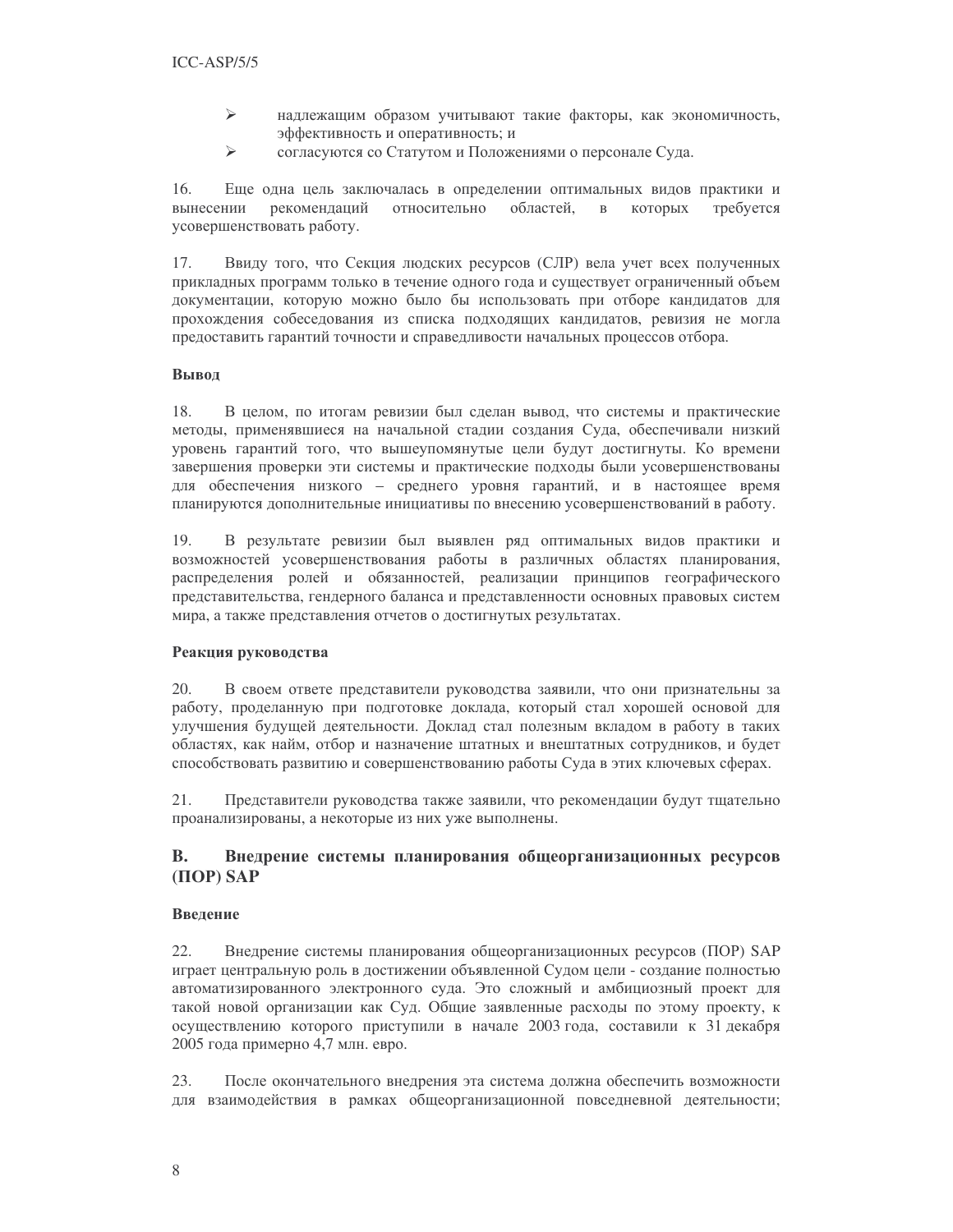способствовать укреплению внутреннего контроля; повысить степень соблюдения Финансовых положений и правил и Положений о персонале Суда; и давать более качественную информацию по вопросам управления.

### Цель ревизии и сфера охвата

24. Цель ревизии состояла в изучении основных методов работы и систем контроля в Суде в связи с осуществлением проекта ПОР-SAP в течение периода до 31 декабря 2005 года. Задачи ревизии заключались в выяснении следующих вопросов:

- $\blacktriangleright$ осуществлялся ли проект в соответствии с поставленными стратегическими и проектными целями;
- $\blacktriangleright$ уделялось ли в ходе осуществления проекта надлежащее внимание вопросам эффективности и экономии;
- $\blacktriangleright$ существовала ли система отчетности по вопросам эффективности; и
- $\blacktriangleright$ позволяло ли осуществление проекта создавать условия для контроля, которые отвечали бы Статуту и Финансовым положениям и правилам, а также Положениям о персонале Суда.

Еще одна задача заключалась в том, чтобы помочь Суду организовать текущее 25. и будущее осуществление проектов путем выявления оптимальных методов работы и подготовки рекомендаций по тем областям, в которых необходимо улучшить работу.

26. Поскольку система информации о ревизиях (СИР) SAP не была внедрена, Управление не смогло произвести эффективную компьютерную проверку методов обеспечения внутренней безопасности и отслеживания доступа к прикладным программам. Кроме того, тот факт, что процесс передачи данных не удалось завершить до февраля 2006 года, также означал, что Управление по состоянию на 31 декабря 2005 года не смогло представить действенные гарантии ревизии, касающиеся точности и полноты передачи данных.

### Заключение

27. В целом по итогам ревизии был сделан вывод о том, что управление проектом осуществлялось достаточно хорошо и что был достигнут значительный прогресс в выполнении работы, которая, конечно, является весьма непростой. Тем не менее в ходе ревизии отмечалось, что сроки выполнения многих этапов проекта затягивались из-за оперативных трудностей. Общие расходы по проекту значительно возросли по сравнению с первоначальной бюджетной сметой, и решение главной задачи проекта, заключавшейся в повышении эффективности административной деятельности и работы Суда, по-прежнему было серьезной проблемой.

28. Некоторые важные общеорганизационные процессы оставались за рамками системы, включая всестороннее использование финансовых модулей и модулей для подготовки бюджетов ПОР-SAP, набор персонала с использованием электронных средств, организацию поездок и управление активами. Кроме того, поскольку не все административные функции и процессы пока в полной мере интегрированы в систему, возможности для полного использования потенциала системы по-прежнему ограничены, в частности в том что касается предоставления информации по управленческим вопросам.

29. В ходе ревизии был выявлен ряд оптимальных методов работы, которые следует применять при осуществлении будущих проектов, например назначение целеустремленного руководителя проекта и установление четко определенных и согласованных задач, функций и обязанностей в проектной документации. Ревизия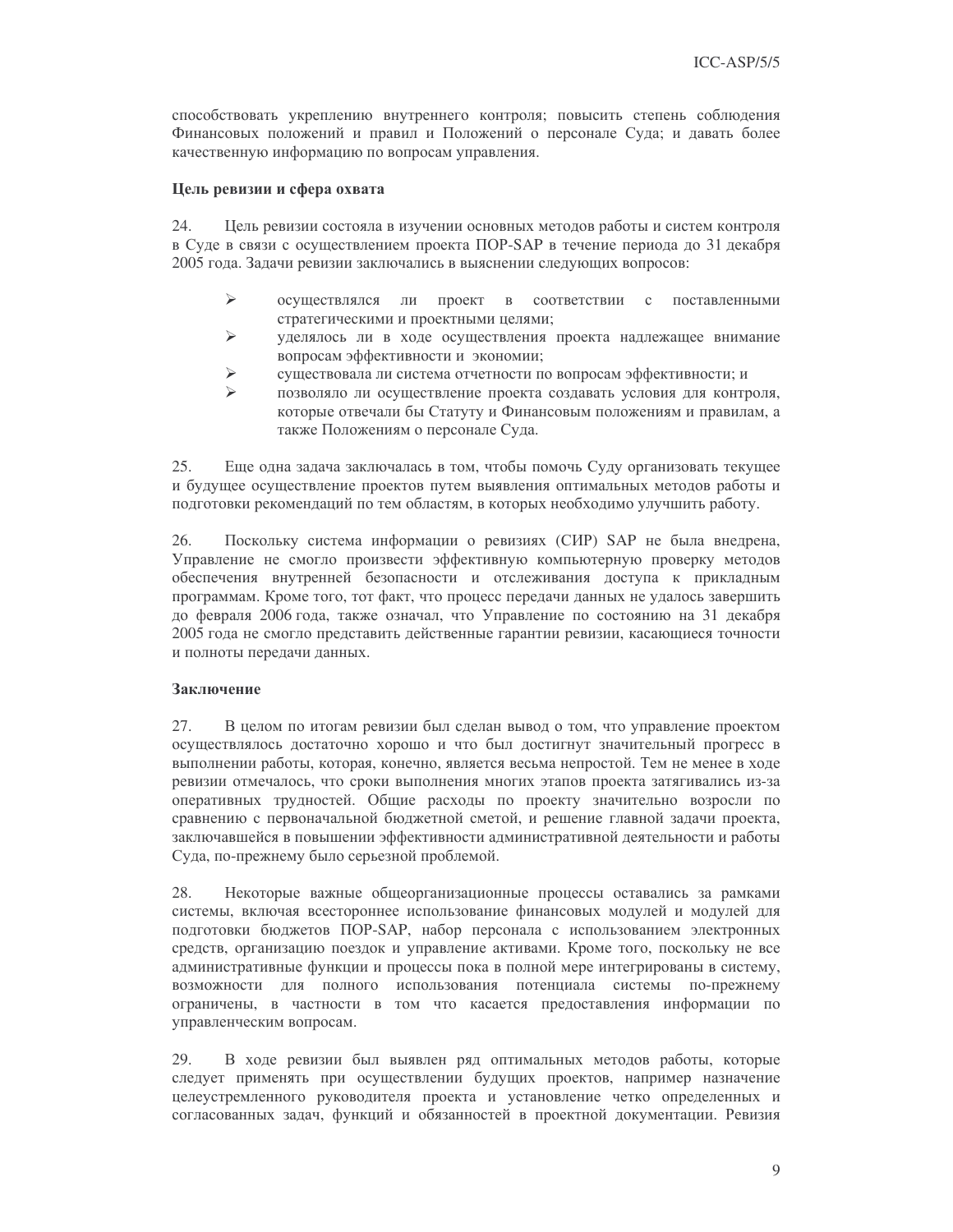также выявила ряд областей, в которых можно было бы улучшить управление будущими проектами. Среди них - обеспечение большей подотчетности организаторов и исполнительных руководителей проекта перед старшим руководством для достижения целей наиболее эффективным в плане затрат образом. Были также сделаны конкретные рекомендации относительно обеспечения безопасности данных и функционирования системы.

### Реакция руководства

30. Представители руководства дали свой ответ на доклад по итогам ревизии и указали, что сделанные в ходе ревизии рекомендации рассматриваются, и по ним по мере необходимости будут приняты соответствующие меры.

#### $\mathbf{C}$ . Приобретение цифровой системы радиосвязи

### Введение и цель ревизии

31. В декабре 2003 года Суд приобрел систему радиосвязи, в комплект которой входит 25 радиоаппаратов и вспомогательное оборудование на сумму примерно 186 000 евро. В декабре 2004 года было принято решение выделить еще 54 000 евро для приобретения у того же самого поставщика еще 30 аппаратов. Этот проект осуществлялся в 2004 году, и в ходе его выполнения возникли некоторые трудности.

32. Цель ревизии заключалась в выяснении, осуществляется ли надлежащий контроль для обеспечения эффективного финансового управления и достижения экономии в связи с этими закупками. В ходе ревизии не проводились независимые проверки для выяснения технических возможностей и функций системы; все основывалось на материалах, представленных пользователями.

### Заключение

 $33$ По итогам ревизии было сделано заключение, что пользователи принимали надлежащие меры для использования существующих возможностей системы и что осуществлялся надлежащий инвентаризационный контроль за радиоаппаратурой. Был также сделан вывод, что процесс закупок в целом отвечал соответствующим Финансовым положениям и правилам Суда. Однако этот процесс не позволяет проводить четкое сопоставление между аналоговыми и цифровыми аппаратами, особенно когда речь идет о связанных с этим расходах и рисках.

Пользователи сообщают, что система пока не обеспечивает намеченный 34. общестрановой охват, поскольку пока еще нет необходимых лицензий. В докладе сделано несколько рекомендаций, направленных на ужесточение общего контроля за контрактами и улучшение защиты интересов Суда.

### Реакция руководства

35. В своем ответе представители руководства заявили, что они приняли к сведению доклад по итогам ревизии и что большинство поднятых в нем проблем было учтено. Секция информации, коммуникаций и технологии принимает меры для получения необходимой лицензии и уверена, что выбранная система отвечает долгосрочным интересам Суда и является наиболее эффективным с точки зрения затрат решением.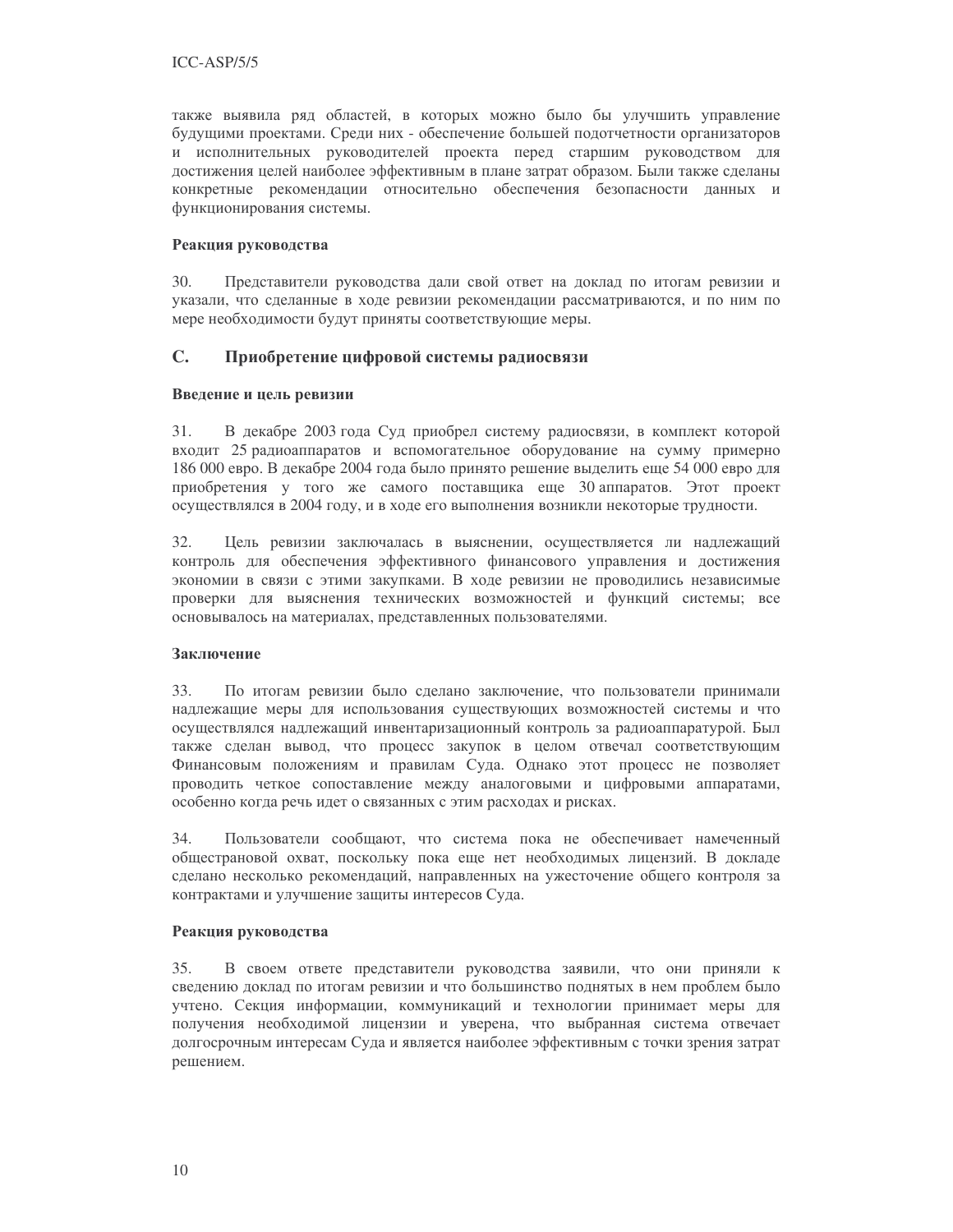#### IV. Ход осуществления рекомендаций

36. В конечном итоге ответственность за принятие мер по исправлению положения и совершенствование финансовой и административной практики и внутреннего контроля несет руководство. Управление оказывало руководству помощь путем разработки и внедрения системы контроля за ходом осуществления рекомендаций по итогам ревизии.

37. Управление представило Секретариату Суда резюме рекомендаций по итогам внешней и внутренней ревизии, а также резюме обязательств, принятых руководством в ответ на доклад Управления об оценке рисков за 2004 год, который был представлен членам Координационного совета.

38. Ниже в таблице 1 и на диаграмме 1 показан ход осуществления рекомендаций по итогам ревизии и принятых обязательств. Официальные лица сообщают, что 38 из 63 рекомендаций были либо полностью, любо в значительной степени выполнены и что уже планируются или осуществляются меры еще по 13 рекомендациям. Все рекомендации были рассмотрены, и по оставшимся 12 рекомендациям либо не планировалось, либо было отложено принятие необходимых мер.

### Таблица 1: Ход осуществления рекомендаций и обязательств

| Ход осуществления           | Внутренняя<br>ревизия | Внешний<br>аудит | Итого       | $\%$ |
|-----------------------------|-----------------------|------------------|-------------|------|
| Полностью выполнены         | 14                    | 15               | 29          | 46   |
| Выполнены в значительной    |                       |                  |             |      |
| степени                     |                       | $\overline{2}$   | $\mathbf Q$ | 14   |
| Подготовка к осуществлению  |                       | 8                | 10          | 16   |
| Находятся на этапе          |                       |                  |             |      |
| планирования                | $\mathcal{D}$         |                  | 3           |      |
| Рассмотрены, но никаких мер |                       |                  |             |      |
| не запланировано            | 4                     | 4                | 8           | 13   |
| Отсутствие какого-либо      |                       |                  |             |      |
| прогресса или               |                       |                  |             |      |
| незначительный прогресс     | 0                     | 4                | 4           | 6    |
| Итого                       | 29                    | 34               | 63          | 100  |
|                             |                       |                  |             |      |

Источник: Ответы руководства (непроверенные)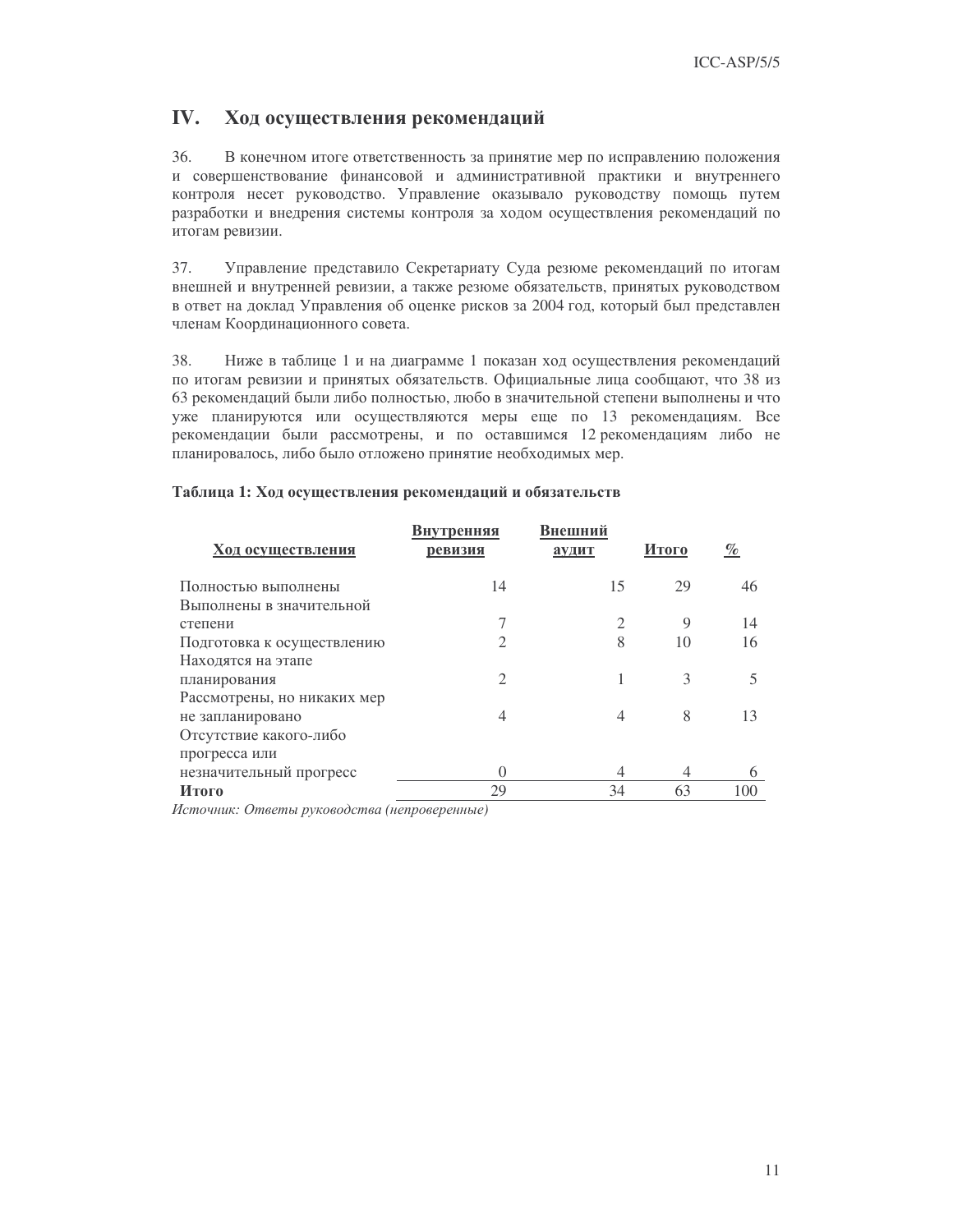

### Диаграмма 1: Ход осуществления рекомендаций и обязательств

Источник: Ответы руководства (непроверенные)

39. Управление считает, что эффективная система отслеживания и контроля за выполнением рекомендаций по итогам ревизии действует, и руководство готово сохранить ее и в будущем.

#### $\mathbf{V}$ . Прочие вопросы

#### $\mathbf{A}$ . Координация работы с Внешним аудитором

40. Между двумя структурами по-прежнему поддерживались хорошие рабочие отношения. Осуществлялся обмен информацией, в том числе рабочими планами и локлалами.

#### **B.** Комитет по внутреннему надзору

 $41.$ В состав Комитета по внутреннему надзору входят три руководителя органов Суда. Он имеет возможность приглашать специалистов со стороны и является хорошей первой инстанцией в деле эффективного выполнения надзорной функции в Суде. С момента своего создания в конце 2004 года Комитет провел четыре официальных совещания, а Управление оказывало ему секретариатскую поддержку.

42. Руководители органов отмечают, что Комитет по внутреннему надзору нуждается в укреплении и что он изучает возможные варианты, включая приглашение членов со стороны. В ходе обзора будут учитываться рекомендация Внешнего аудитора относительно создания ревизионного комитета и решение Ассамблеи предложить Суду в консультации с Бюро представить свои соображения относительно независимого механизма надзора<sup>3</sup>.

 $3$  Официальные отчеты Ассамблеи государств-участников Римского статута Международного уголовного суда, четвертая сессия, Гаага, 28 ноября - 3 декабря 2005 года (издание Международного уголовного суда, ICC-ASP/4/32), часть III, резолюция ICC-ASP/4/Res.4, пункт 24.